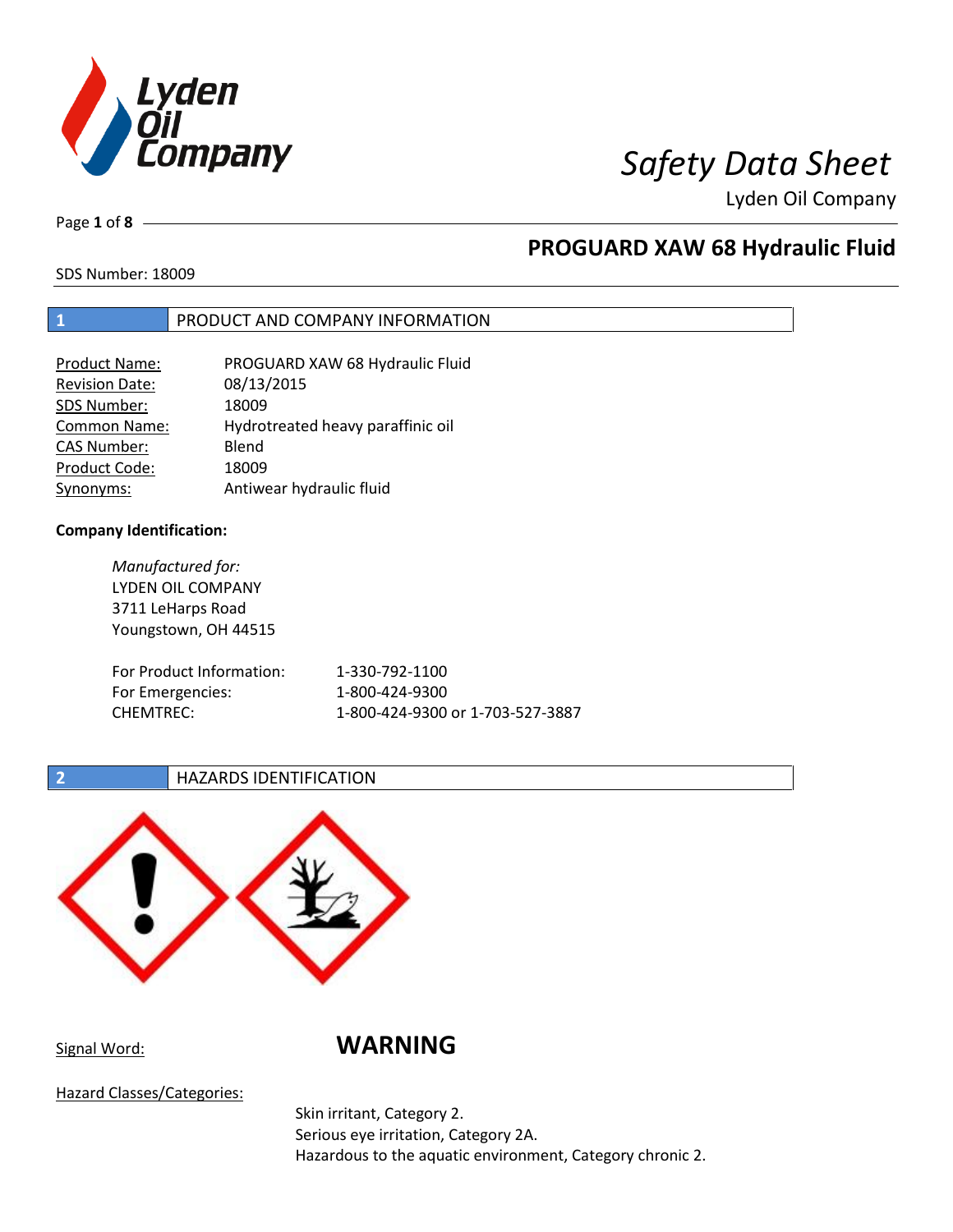

SDS Number: 18009

Page **2** of **8**

## **PROGUARD XAW 68 Hydraulic Fluid**

| Hazard Statement(s):       |                                                                       |
|----------------------------|-----------------------------------------------------------------------|
|                            | H315: Causes skin irritation.                                         |
|                            | H319: Causes serious eye irritation.                                  |
|                            | H411: Toxic to aquatic life with long-lasting effects.                |
| Precaution Statement(s):   |                                                                       |
|                            | P101: If medical advice is needed, have product container or label at |
|                            | hand.                                                                 |
|                            | P102: Keep out of reach of children.                                  |
|                            | P103: Read label before use.                                          |
|                            | P302+352: IF ON SKIN: Wash with plenty of water                       |
|                            | P305+351+338: IF IN EYES: Rinse cautiously with water for several     |
|                            | minutes. Remove contact lenses if present and easy to $do$ – continue |
|                            | rinsing.                                                              |
|                            | P273: Avoid release to the environment.                               |
| Other Hazard Statement(s): |                                                                       |

Repeated skin contact may cause dermatitis or an oil acne.

|  | COMPOSITION / INFORMATION ON INGREDIENTS |
|--|------------------------------------------|
|--|------------------------------------------|

### Ingredients:

*Mixture of the substances listed below with nonhazardous additions.*

| <b>Chemical Name</b>                                      | <b>CAS Number</b> | Percentage |
|-----------------------------------------------------------|-------------------|------------|
| Distillates (petroleum), solvent-dewaxed heavy paraffinic | 64742-65-0        | $>95$      |
| Additives                                                 | N/A               | $<$ 5      |

*\*Any concentration shown as a range is to protect confidentiality or is due to batch variation.*

**4** FIRST AID MEASURES

## Description of First Aid Measures:

Inhalation:

If symptoms develop, move victim to fresh air. If symptoms persist, obtain medical attention.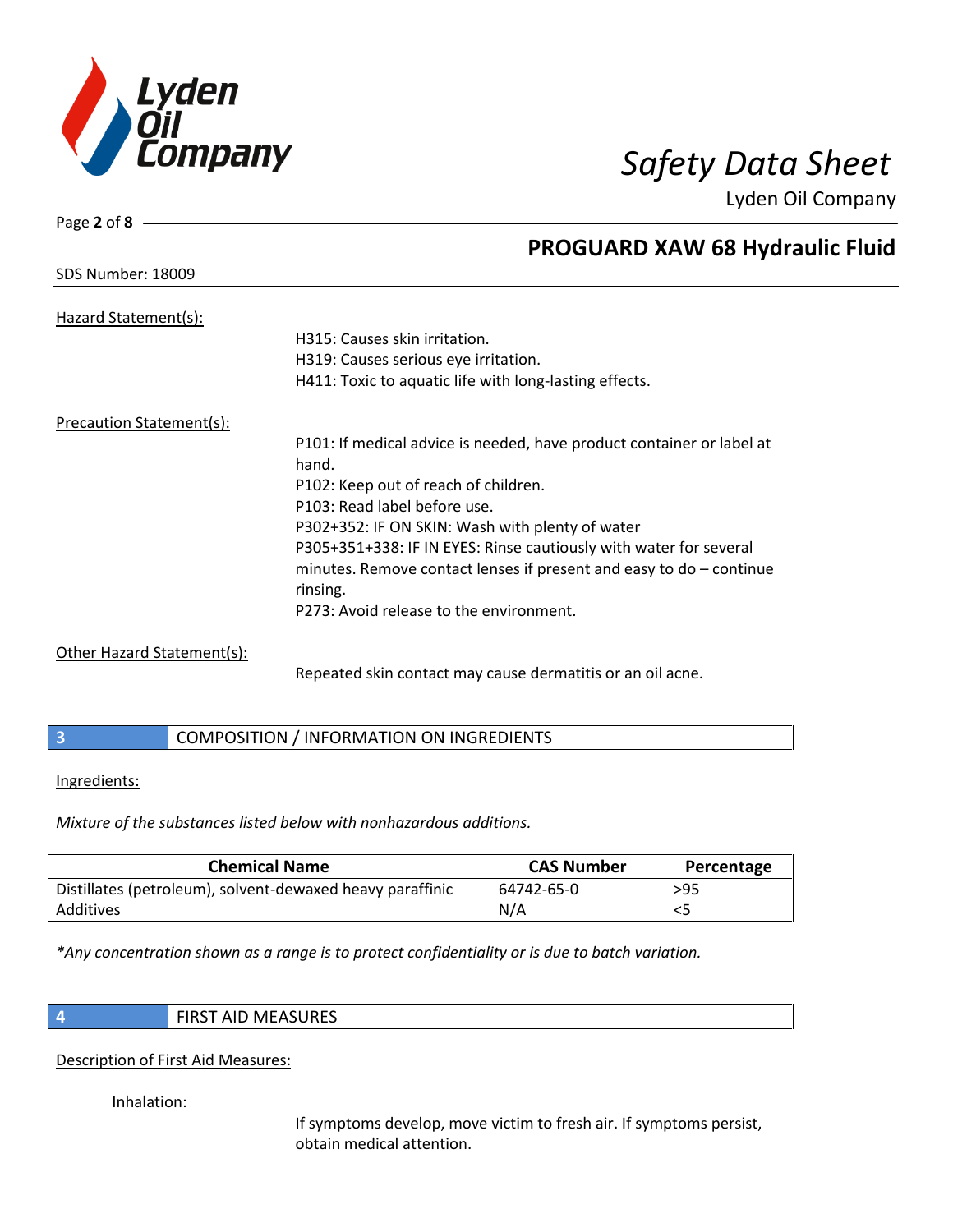

| Page 3 of 8                                   |                                                                                                                                                                                                   |
|-----------------------------------------------|---------------------------------------------------------------------------------------------------------------------------------------------------------------------------------------------------|
|                                               | <b>PROGUARD XAW 68 Hydraulic Fluid</b>                                                                                                                                                            |
| <b>SDS Number: 18009</b>                      |                                                                                                                                                                                                   |
| Skin Contact:                                 | Wash with soap and water. Remove contaminated clothing and wash<br>before reuse. Get medical attention if needed.                                                                                 |
| Eye Contact:                                  | Rinse opened eye for several minutes under running water. If<br>symptoms persist, consult medical attention.                                                                                      |
| Ingestion:                                    | Rinse mouth with water. If symptoms develop, obtain medical<br>attention.                                                                                                                         |
| Symptoms and Effects, both acute and delayed: | No further relevent data available.                                                                                                                                                               |
| <b>Recommended Actions:</b>                   | Treat symptomatically. Call a doctor or poison<br>control center for guidance.                                                                                                                    |
| FIRE FIGHTING MEASURES<br>5                   |                                                                                                                                                                                                   |
| Recommended Fire-Extinguishing Equipment:     | Use dry powder, foam, or carbon dioxide fire<br>extinguishers. Water may be ineffective in fighting<br>an oil fire unless used by experienced fire fighters.                                      |
| Possible Hazards During a Fire:               | Hazardous combustion products may include: A<br>complex mixture of airborne solid and liquid<br>particulates and gases (smoke). Carbon monoxide.<br>Unidentified organic and inorganic compounds. |
| <b>Recommendations to Firefighters:</b>       | No concial moacures required                                                                                                                                                                      |

No special measures required.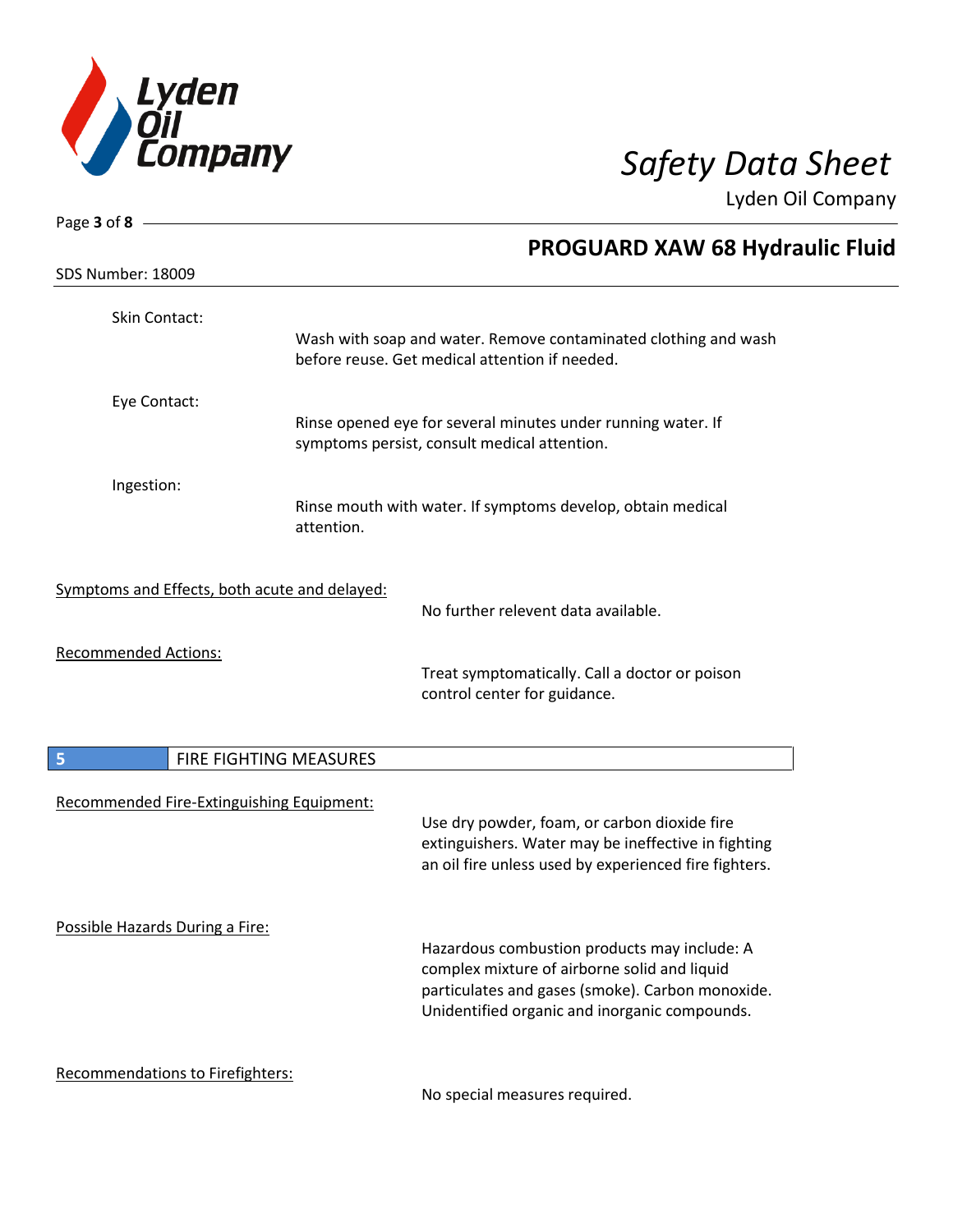

**PROGUARD XAW 68 Hydraulic Fluid**

Lyden Oil Company

SDS Number: 18009

Page **4** of **8**

# **6** ACCIDENTAL RELEASE MEASURES Personal Precautions: Avoid contact with skin, eyes, and clothing. Keep away from sources of ignition. Emergency Procedures: Contain spilled material, collect in suitable and properly labeled containers. Environmental Precautions: Do not allow to reach sewage system or any water course. Do not allow to enter ground waters. Cleanup Procedures: Pick up excess with inert absorbant material. **7 HANDLING AND STORAGE** Handling Precautions: Handle with care and avoid spillage on the floor. Do not cut, weld, drill, grind, braze, or solder container. Storage Requirements: Keep container tightly sealed. Keep away from sources of ignition. **8** EXPOSURE CONTROLS / PERSONAL PROTECTION Exposure Limits: -64742-65-0 Distillates (petroleum), solvent-dewaxed heavy paraffinic (>95%):

ACGIH TLV – Long-term value:  $5\,\text{mg/m}^3$ OSHA PEL - Long-term value: 5mg/m<sup>3</sup>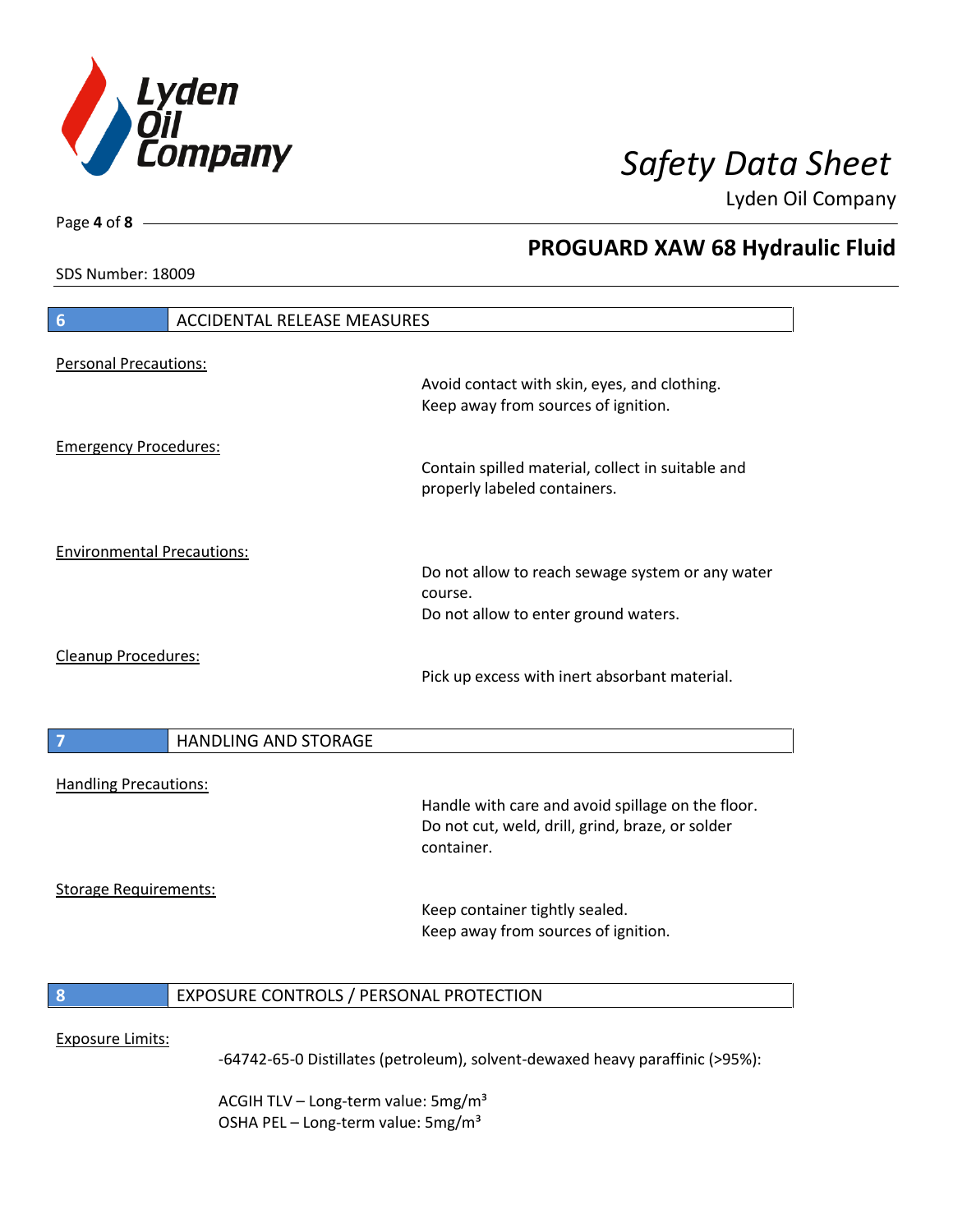

Page **5** of **8**

## **PROGUARD XAW 68 Hydraulic Fluid**

SDS Number: 18009

Engineering Controls:

All ventilation should be designed in accordance with OSHA standard (29 CFR 1910.94).

Personal Protective Equipment:

Wash hands before breaks and at the end of work. Use safety glasses and gloves.

### **9** PHYSICAL AND CHEMICAL PROPERTIES

| Color:                        | Amber                                       |
|-------------------------------|---------------------------------------------|
| <b>Physical State:</b>        | Liquid                                      |
| Odor:                         | Data not available                          |
| Odor Threshold:               | Data not available                          |
| pH:                           | Data not available                          |
| <b>Melting Point:</b>         | Data not available                          |
| <b>Boiling Point:</b>         | >425°F                                      |
| <b>Boiling Range:</b>         | Data not available                          |
| Flash Point:                  | 176.7° C / 350.1° F (PMCC Method)           |
| <b>Evaporation Rate:</b>      | Data not available                          |
| Flammability:                 | Data not available                          |
| Flammability Limits:          | Data not available                          |
| Vapor Pressure:               | Data not available                          |
| Vapor Density:                | Data not available                          |
| <b>Relative Density:</b>      | Data not available                          |
| Solubilities:                 | Insoluble in water                          |
| <b>Partition Coefficient:</b> | Data not available                          |
| Auto-Ignition Temperature:    | Data not available                          |
| Decomposition Temperature:    | Data not available                          |
| Viscosity:                    | 68 mm <sup>2</sup> /sec (kinematic at 40°C) |

### **10** STABILITY AND REACTIVITY

Stability:

Stable under normal conditions.

Reactivity:

Not reactive under normal conditions.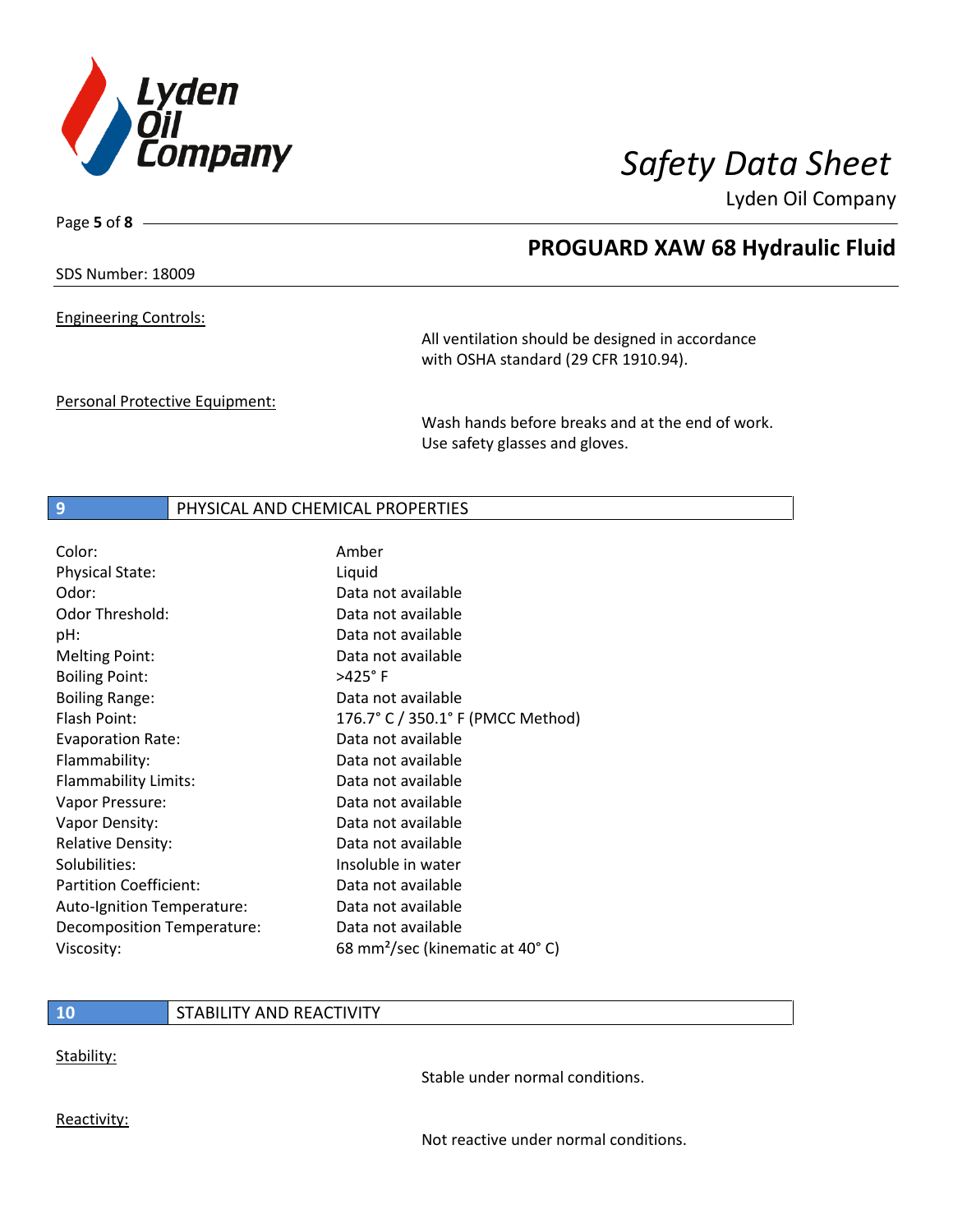

| <b>PROGUARD XAW 68 Hydraulic Fluid</b>                                                                                    |
|---------------------------------------------------------------------------------------------------------------------------|
|                                                                                                                           |
| Extreme temperature, sparks, open flame, and                                                                              |
| direct sunlight.                                                                                                          |
|                                                                                                                           |
| No known hazardous reactions.                                                                                             |
| No further relevant information available.                                                                                |
|                                                                                                                           |
| Hazardous decomposition products are not                                                                                  |
| expected to form.                                                                                                         |
|                                                                                                                           |
| <b>TOXICOLOGICAL INFORMATION</b>                                                                                          |
|                                                                                                                           |
| Skin and eye contact are the primary routes of<br>exposure although exposure may occur following<br>accidental ingestion. |
| Repeated skip contact may cause dermatitis or an                                                                          |
|                                                                                                                           |

Measures of Toxicity:

Carcinogenic/Mutagenic Precautions:

Repeated skin contact may cause dermatitis or an

No test data available.

oil acne.

Non-carcinogenic and not expected to be mutagentic.

 $\overline{\phantom{a}}$ 

**12** ECOLOGICAL INFORMATION

Ecological Precautions:

Avoid exposing to the environment.

Ecological Effects:

No specific environmental or aquatic data available.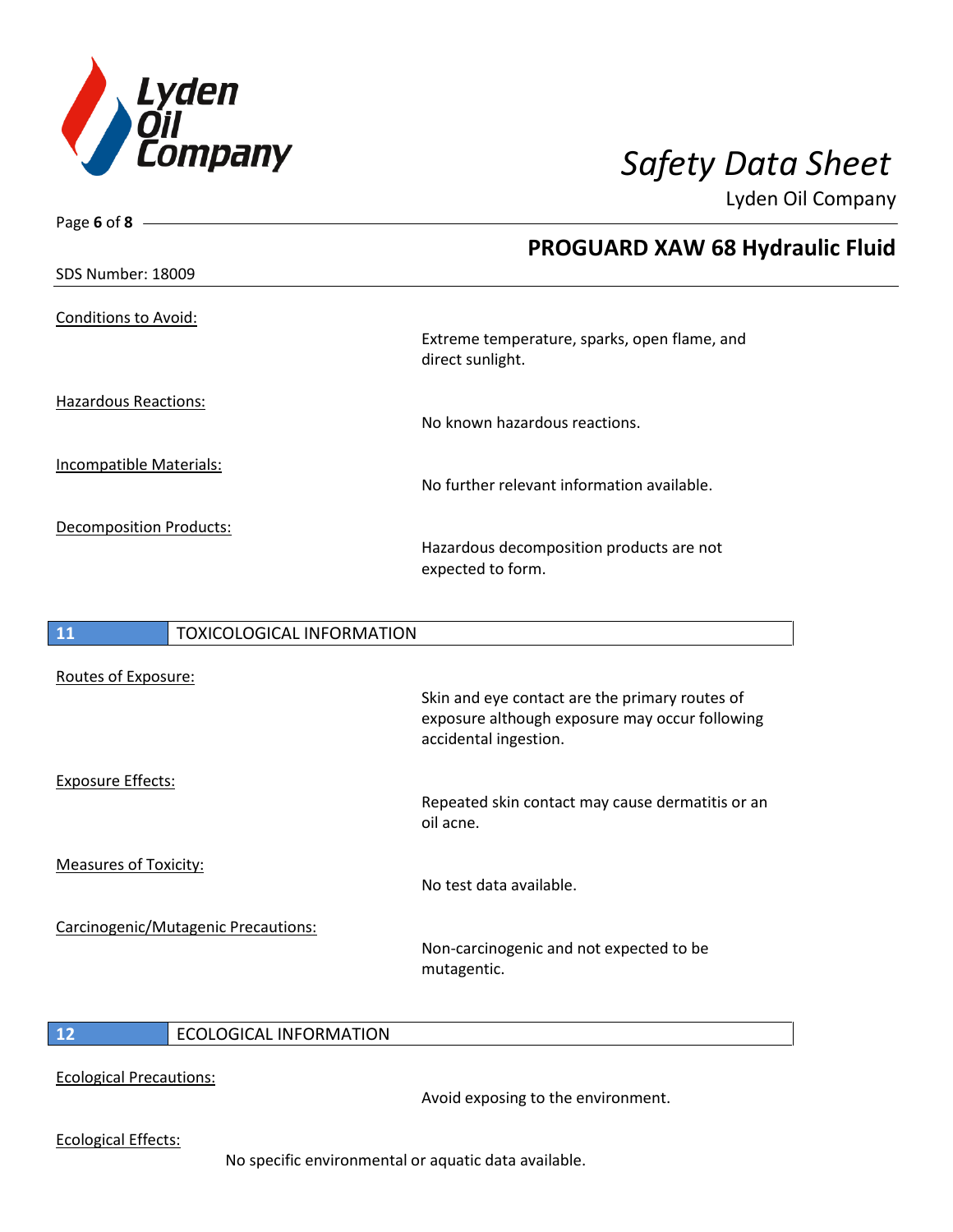

**PROGUARD XAW 68 Hydraulic Fluid**

Lyden Oil Company

SDS Number: 18009

Page **7** of **8**

| 13                                            | DISPOSAL CONSIDERATIONS       |                                                                                             |
|-----------------------------------------------|-------------------------------|---------------------------------------------------------------------------------------------|
| Disposal Methods:                             |                               |                                                                                             |
|                                               |                               | Dispose of waste material in accordance with all<br>local, state, and federal requirements. |
| Disposal Containers:                          |                               | Use properly approved container for disposal.                                               |
| <b>Special Precautions:</b>                   |                               |                                                                                             |
|                                               |                               | Do not flush to surface waters or drains.                                                   |
| 14                                            | <b>TRANSPORT INFORMATION</b>  |                                                                                             |
|                                               | Data not available            |                                                                                             |
| <b>UN Number:</b><br><b>UN Shipping Name:</b> | Data not available            |                                                                                             |
| <b>Transport Hazard Class:</b>                | Data not available            |                                                                                             |
| Packing Group:                                | Data not available            |                                                                                             |
| <b>Environmental Hazards:</b>                 |                               |                                                                                             |
|                                               |                               | Data not available                                                                          |
| <b>Bulk Transport Guidance:</b>               |                               | Data not available                                                                          |
|                                               |                               |                                                                                             |
| <b>Special Precautions:</b>                   |                               | Not regulated by DOT.                                                                       |
|                                               |                               |                                                                                             |
| 15                                            | <b>REGULATORY INFORMATION</b> |                                                                                             |

This material and all of its components are listed on the Inventory of Existing Chemical Substances under the Toxic Substances Control Act.